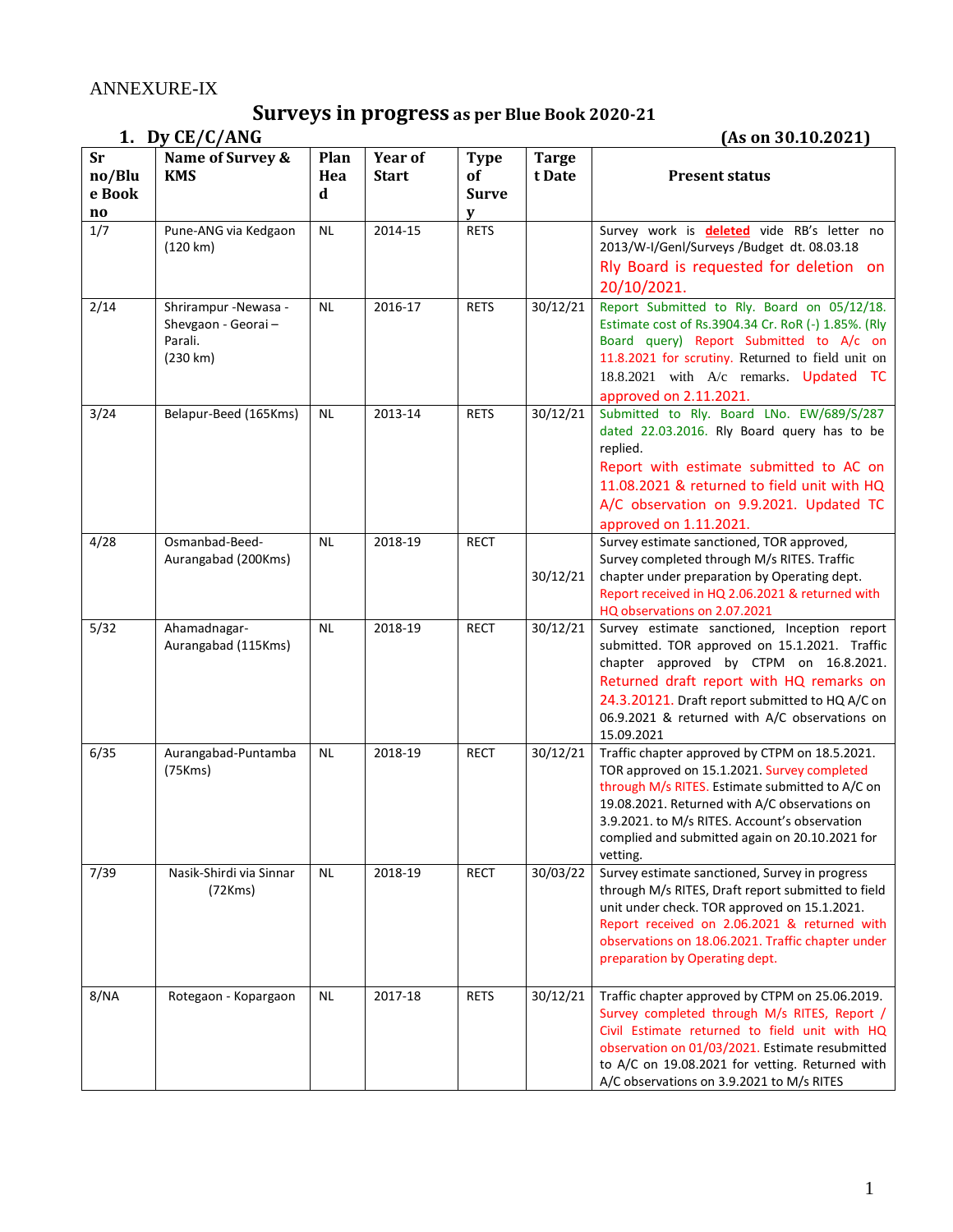### **2. Dy CE/C/Satara**

| Sr<br>no/Blue<br>Book no | Name of Survey<br>& KMS                                                | Plan<br>Head | Year of Start | Type<br>οf<br>Survey | Target<br>Date | Present status                                                                                                                                                                                                                                                                                                                                                      |
|--------------------------|------------------------------------------------------------------------|--------------|---------------|----------------------|----------------|---------------------------------------------------------------------------------------------------------------------------------------------------------------------------------------------------------------------------------------------------------------------------------------------------------------------------------------------------------------------|
| 1/6                      | Pune-Miraj section<br>Miraj-Kolhapur<br>doubling work.<br>(326/46 kms) | <b>NL</b>    | 2014-15       | <b>RETS</b>          | 31/12/21       | PA-MRJ doubling work in progress. (MRJ-KOP<br>double line survey completed by RITES) Traffic<br>chapter approved by CTPM & vetted by finance<br>on 06.02.2019. Estimate sent to A/C on<br>29.1.2021. Return to field unit with A/C<br>observation on 15.2.2021. Again submitted to  <br>A/C for vetting on 25.08.2021 & returned on<br>24.09.2021 with observation. |

# **3. Dy CE/C/Pune**

| Sr             | Name of Survey &               | Plan      | Year of Start | Type           | Target   | Present status                                                                            |
|----------------|--------------------------------|-----------|---------------|----------------|----------|-------------------------------------------------------------------------------------------|
| no/Blue        | <b>KMS</b>                     | Head      |               | of             | Date     |                                                                                           |
| Book no<br>1/5 | Latur Road-Kurduwadi           | DL        | 2014-15       | Survey<br>PETS |          | Traffic chapter approved by CTPM & vetted                                                 |
|                | via Latur, Osmanbad)           |           |               |                |          | by finance on 05.07.2018.<br>Engineering                                                  |
|                | $(186 \text{ km})$             |           |               |                | 30/12/21 | estimate Returned to field unit with AC's                                                 |
|                |                                |           |               |                |          | observation 19.9.2020. Again Sent to A/C for                                              |
|                |                                |           |               |                |          | vetting on 2.2.2021 Returned to field unit                                                |
|                |                                |           |               |                |          | with A/C observation on 23.2.2021.                                                        |
|                |                                |           |               |                |          | Reminder sent on 27.05.2021                                                               |
| 2/8            | Pune-Baramati via              | <b>NL</b> | 2014-15       | <b>RETS</b>    |          | Traffic chapter approved by CTPM & vetted                                                 |
|                | Saswad, jejuri,                |           |               |                |          | by finance 14.10.2016. A/C's observations                                                 |
|                | Moregaon.                      |           |               |                | 30/11/21 | on engineering estimate sent to field unit for                                            |
|                | (50 kms)                       |           |               |                |          | corrections. RETS report with estimate                                                    |
|                |                                |           |               |                |          | submitted to A/C on 10.08.2021 & returned                                                 |
|                |                                | <b>NL</b> | 2016-17       | <b>RECT</b>    |          | with A/c observation on 16.08.2021 to field.<br>Traffic chapter approved by CTPM & vetted |
| 3/11           | Gulberga - Latur.<br>(148 kms) |           |               |                |          | by finance on 03.05.2018. Civil estimate                                                  |
|                |                                |           |               |                |          | returned<br>field<br>unit<br>for<br>A/C's<br>to                                           |
|                |                                |           |               |                | 30/12/21 | observation/corrections. Rly Board asked to                                               |
|                |                                |           |               |                |          | compare with Gulbarga-latur road survey &                                                 |
|                |                                |           |               |                |          | send both the reports simultaneously.                                                     |
|                |                                |           |               |                |          | Gulbarga-Latur report returned by A/C on                                                  |
|                |                                |           |               |                |          | 23.11.2020 with observations & Dy. CE(C)                                                  |
|                |                                |           |               |                |          | PA was asked to comply A/C observation on                                                 |
|                |                                |           |               |                |          | 11.12.2020. Compliance awaited. Reminder                                                  |
|                |                                |           |               |                |          | sent on 16.08.2021                                                                        |
| 4/26           | Phaltan-Miraj.                 | <b>NL</b> | 2018-19       | <b>RECT</b>    |          | TOR approved. Alignment awaited for Traffic<br>survey & TC preparation. Reminder sent on  |
|                | (150 kms)                      |           |               |                | 30/03/22 | 27.05.2021                                                                                |
| 5/36           | Gulberga - Latur Rd.           | <b>NL</b> | 2019-20       | <b>RECT</b>    |          | Field survey completed from Gulberga to                                                   |
|                | (155 kms)                      |           |               |                |          | Latur. Now scope of survey is extended upto                                               |
|                |                                |           |               |                | 30/12/21 | Latur Road. Traffic chapter approved by                                                   |
|                |                                |           |               |                |          | CTPM on 1.11.2021. Estimated awaited from                                                 |
|                |                                |           |               |                |          | field unit.                                                                               |
| 6/42           | PECT for flyover @             | <b>NL</b> | 2019-20       | <b>PETS</b>    |          | Newly added survey in 2019-20. Survey                                                     |
|                | Pune, Tadali, Majri,           |           |               |                | 30/12/21 | estimate sanctioned. TOR to be approved.                                                  |
|                | PNVL(4nos) (25Kms)             |           |               |                |          | CTPM justification & requirement of flyover                                               |
|                |                                |           |               |                |          | received on 17.06.2021 and accordingly field                                              |
|                |                                |           |               |                |          | unit is advised to submit alignment & Report                                              |
|                |                                |           |               |                |          | on 18.06.2021.                                                                            |
| 7/44           | Pune-lonavla 3rd &             | <b>DL</b> | 2016-17       | <b>FLS</b>     | 30/12/21 | <b>MRVC</b>                                                                               |
|                | 4th line                       |           |               |                |          | FLS Survey sanctioned by Railway Board vide                                               |
|                |                                |           |               |                |          | L. no. 2016/Proj/MRVC/Pune-Lonavla/1/3,                                                   |
|                |                                |           |               |                |          | dated 21-09-201                                                                           |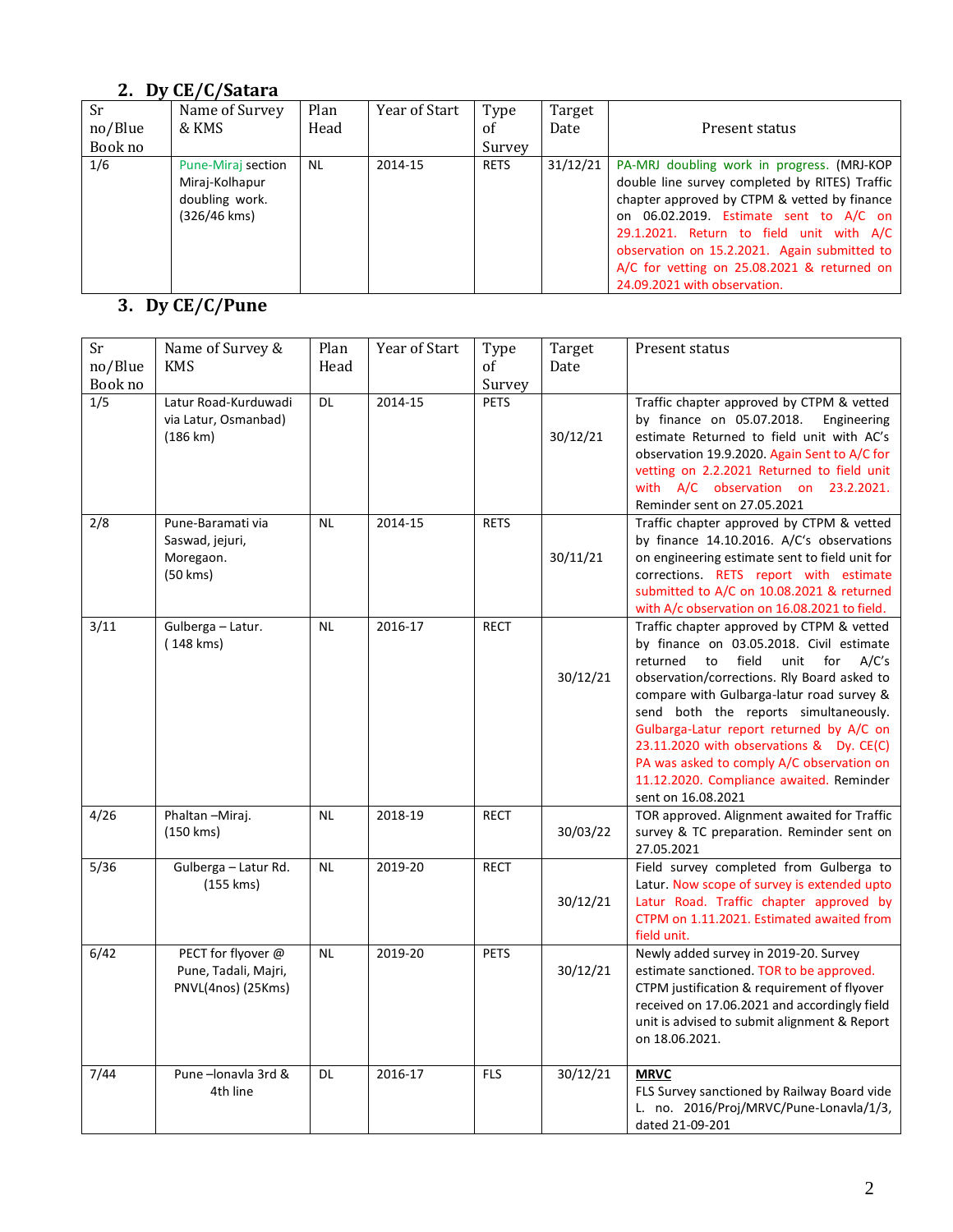### **4. Dy CE/C/BSL**

| Sr<br>no/Blue<br>Book no | Name of Survey &<br><b>KMS</b>                                       | Plan<br>Head | Year of Start | Type<br>of<br>Survey | Target<br>Date | Present status                                                                                                                                                                                                                                                                                                                                                                                                                          |
|--------------------------|----------------------------------------------------------------------|--------------|---------------|----------------------|----------------|-----------------------------------------------------------------------------------------------------------------------------------------------------------------------------------------------------------------------------------------------------------------------------------------------------------------------------------------------------------------------------------------------------------------------------------------|
| 1/1                      | Bhusawal - Badnera -<br>Wardha 3rd line.<br>$(314$ Kms)              | <b>DL</b>    | 2014-15       | <b>PETS</b>          |                | Traffic chapter approved by CTPM & vetted<br>by finance. Civil, S&T est. vetted, Elec. &<br>Mech. Estimate A/C vetting awaited.FLS<br>sanctioned by Rly Bd in 2020-21. Work<br>awarded to agency (SM consultants) on<br>18/12/2020, PETS no more required since<br>FLS is in progress.                                                                                                                                                  |
| 2/9                      | Igatpuri - Manmad-<br>Bhusawal 3rd line.<br>(308 kms)                | DL.          | 2015-16       | <b>FLS</b>           | 30/11/21       | (MRIDCL:- Igatpuri - Manmad 3rd line DPR<br>is submitted to GoM for approval)Traffic<br>chapter approved by CTPM & vetted by<br>finance.<br>1-Manmad - Jalgoan 3rd line work<br>sanctioned & work is in progress<br>2- Jalgoan - BSL 4th line work sanctioned &<br>work is in progress                                                                                                                                                  |
| 3/16                     | Bhuswal - Khandwa 3rd<br>& 4th line.<br>(123 kms)                    | DL.          | 2017-18       | <b>PETS</b>          | 30/12/21       | Traffic chapter approved by CTPM & vetted<br>by finance. Mech. Estimate vetted on<br>11.06.2019.RITES submitted<br>report on<br>28/12/2020, to field unit. Draft report<br>received on 20.2.2021 & returned with HQ<br>remarks on 01.3.2021                                                                                                                                                                                             |
| 4/21                     | Pachora - Jamner and<br>extension to Malkapur.<br>$(104 \text{ km})$ | <b>NL</b>    | 2019-20       | <b>FLS</b>           |                | PETS Report Submitted to Rly. Board on<br>09/10/17. Project shelved vide Rly. Bd.<br>2017/W-I/CR/SY/PC-JMNR,<br>letter<br>no.<br>dt.27.12.17. Project Estimate cost of Rs.<br>849.68 Cr. RoR (-) 1.82%. Gauge conversion<br>work included in Pink book item no. 16 of<br>2019-20. Traffic chapter approved by CTPM<br>& vetted by finance on 06.05.2021. Civil<br>estimate vetted by finance on 1.11.2021.<br>Dealt by DY.CE(C)Planning |
| 5/22                     | Bhusawal - Badnera -<br>Wardha 3rd line.<br>(313 km s)               | DL.          | 2020-21       | <b>FLS</b>           | 30/12/21       | Final Location Survey sanctioned by Rly Bd.<br>Survey Estimate sanctioned. TOR approved<br>on 2.2.2021. Work awarded to agency (SM<br>consultants) on 18/12/2020, Field survey<br>completed by agency.<br>Submitted to<br>Associate A/C Nagpur.                                                                                                                                                                                         |
| 6/33                     | Aurangabad-Bhusawal<br>/Jalgaon.<br>(160 kms)                        | NL           | 2018-19       | <b>RECT</b>          | 28/02/22       | Alignment awaited from field to<br>conduct survey by Operating Dept. and<br>prepare Traffic Chapter.<br>Reminder sent on 22.2.2021                                                                                                                                                                                                                                                                                                      |
| 7/34                     | Aurangabad-Buldhana-<br>Khamgaon.<br>(170 kms)                       | <b>NL</b>    | 2018-19       | <b>RECT</b>          | 30/12/21       | Survey estimate sanctioned, TOR approved,<br>Traffic Chapter approved, Draft report<br>submitted to HQ on 05/12/2019 &<br>observation raised by HQ to Field unit on<br>19/12/2019. Revised alignment received on<br>21.5.2021 & returned for compliance of HQ<br>observation<br>on 14.06.2021.<br>Modified<br>alignment received on 26.07.2021. Traffic<br>chapter under approval of CTPM.                                              |
| 8/37                     | Jalna-Khamgaon.<br>(155 kms)                                         | <b>NL</b>    | 19-20         | <b>RECT</b>          | 30/12/21       | Traffic chapter approved by CTPM & vetted<br>by finance on 26.04.2021. Submitted to A/C<br>on 1.10.2021 for vetting.                                                                                                                                                                                                                                                                                                                    |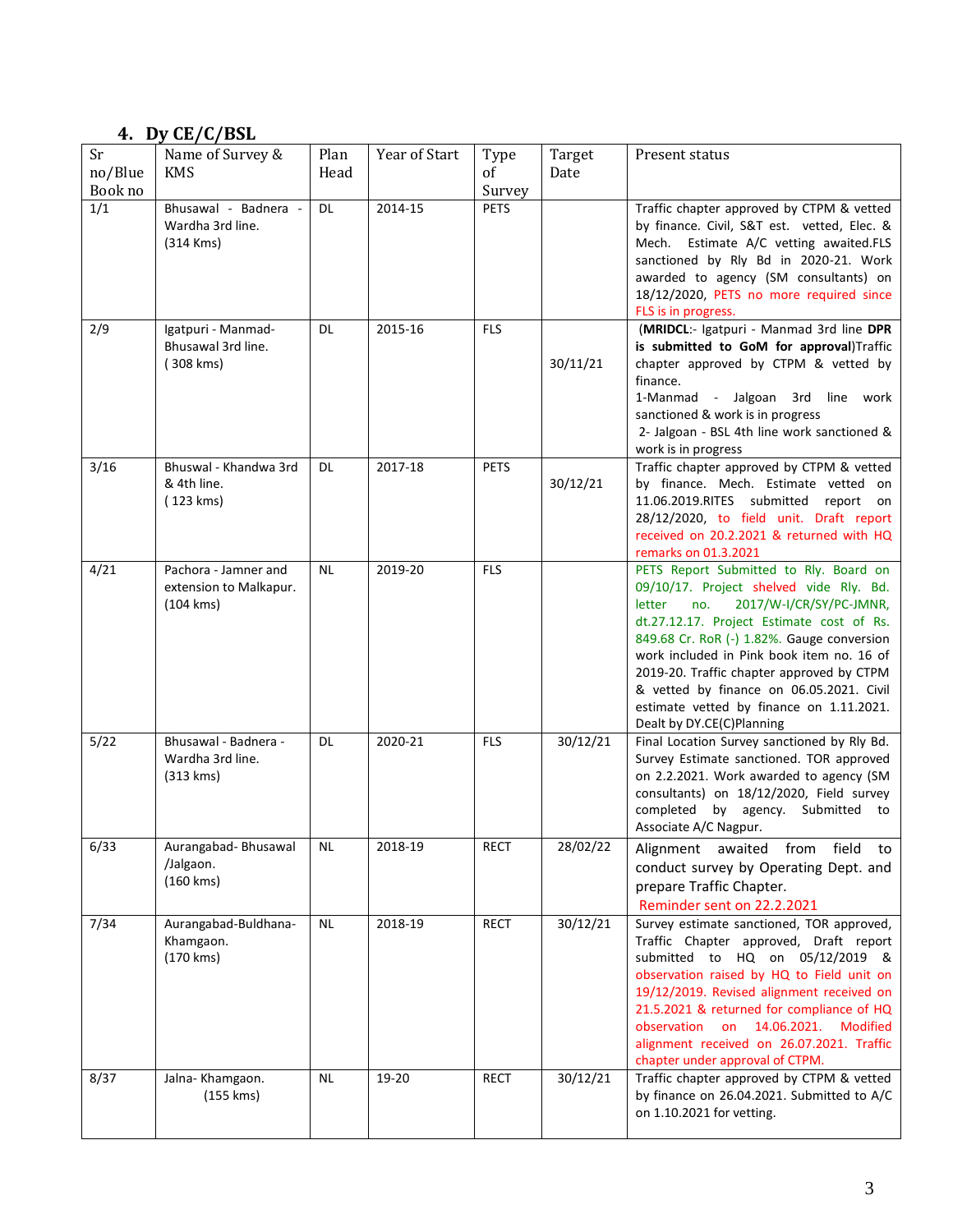| 9/38  | Khandwa-Dhar via<br>Khargone - Barwani.<br>(260 kms)                     | DL        | 2019-20 | PECT        | 30/03/22 | TOR approved on 2.2.2021. Alignment<br>awaited.                                                                                                                                                                                                       |
|-------|--------------------------------------------------------------------------|-----------|---------|-------------|----------|-------------------------------------------------------------------------------------------------------------------------------------------------------------------------------------------------------------------------------------------------------|
| 10/43 | PETS for 5 flyover @<br>BPQ, Akola, Manmad,<br>Khandwa, Daund<br>(25Kms) | <b>NL</b> | 2019-20 | <b>PECT</b> | 30/12/21 | Survey estimate sanctioned. TOR to be<br>approved. CTPM justification & requirement<br>of flyover received on 17.06.2021 and<br>accordingly field unit is advised to submit<br>alignment & Report on 18.06.2021. Traffic<br>field survey in progress. |

#### **5. Dy CE/C/NGP**

| Sr<br>no/Blue | Name of Survey &<br><b>KMS</b>                | Plan<br>Head | Year of Start | Type<br>of  | Target<br>Date | Present status                                                                                                                                                                                                                                                                                    |
|---------------|-----------------------------------------------|--------------|---------------|-------------|----------------|---------------------------------------------------------------------------------------------------------------------------------------------------------------------------------------------------------------------------------------------------------------------------------------------------|
| Book no       |                                               |              |               | Survey      |                |                                                                                                                                                                                                                                                                                                   |
| 1/17          | Wardha-Ballharshah<br>4th line.<br>(135 km s) | <b>DL</b>    | 2017-18       | <b>PETS</b> | 30/12/21       | Traffic chapter approved by CTPM & vetted<br>by finance. Survey in progress through M/s<br>RITES. Draft report submitted to field,<br>Scrutinized & observations sent to RITES for<br>compliance.                                                                                                 |
| 2/20          | Warud - Arvi (Pulgaon).<br>60 kms)            | <b>DL</b>    | 2017-18       | <b>RETS</b> | 30/12/21       | Traffic chapter approved by CTPM & vetted<br>by finance. Survey completed through M/s<br>RITES. Sent to A/C on 3.08.2021. Returned<br>with account observation on 16.8.2021.<br>Resubmitted to A/C on 3.9.2021 & returned<br>to M/s RITES on 16.09.2021. Estimate<br>received to HQ on 29.10.2021 |

#### **6. Dy CE/C/Wardha.**

| <b>Sr</b><br>no/Blue<br>Book no | Name of Survey &<br><b>KMS</b>                                  | Plan<br>Head | Year of Start | Type<br>of<br>Survey | Target<br>Date | Present status                                                                                                                                                                                                                                                                                  |
|---------------------------------|-----------------------------------------------------------------|--------------|---------------|----------------------|----------------|-------------------------------------------------------------------------------------------------------------------------------------------------------------------------------------------------------------------------------------------------------------------------------------------------|
| 1/12                            | Narkhed - Washim.<br>(232 kms)                                  | <b>NL</b>    | 2016-17       | <b>RETS</b>          | 30/11/21       | Traffic chapter approved by CTPM & vetted<br>by finance. M/s RITES submitted Draft<br>Report & estimate scrutinized by HQ &<br>returned to RITES on 26/4/2021 for<br>correction. Report with Estimate submitted<br>to HQ AC on 29.10.21.                                                        |
| 2/31                            | Wardha-Katol with 2<br>nos. of bypass @<br>Wardha & Katol.      | <b>DL</b>    | 2018-19       | <b>PECT</b>          | 30/11/21       | Survey estimate sanctioned, Traffic chapter<br>approved by CTPM & vetted by A/C. Survey<br>completed by RITES. Report submitted on<br>10/10/2019 to field unit. Reminded on<br>15/01/2021.Index Plan & Index Section<br>received on 9.06.2021 & returned with HQ<br>observations on 12.07.2021. |
| 3/41                            | Wardha-Katol NL<br>bypassing NGP for<br>traffic ET-BPQ.(77 kms) | <b>NL</b>    | 2019-20       | <b>PECT</b>          |                | Same as Above.                                                                                                                                                                                                                                                                                  |

#### **7. Dy CE/C/GC.**

| Sr<br>no/Blue<br>Book no | Name of Survey<br>& KMS                 | Plan<br>Head | Year of Start | Type<br>οf<br>Survey | Target<br>Date | Present status                                                                        |
|--------------------------|-----------------------------------------|--------------|---------------|----------------------|----------------|---------------------------------------------------------------------------------------|
| 1/2                      | Kalvan - Kariat 3 <sup>'"</sup><br>line | DL           | 2013-14       | <b>PETS</b>          |                | KYN-BL 3rd & 4th with MRVC: The work is<br>sanctioned in MUTP-III A on $01/04/2019$ & |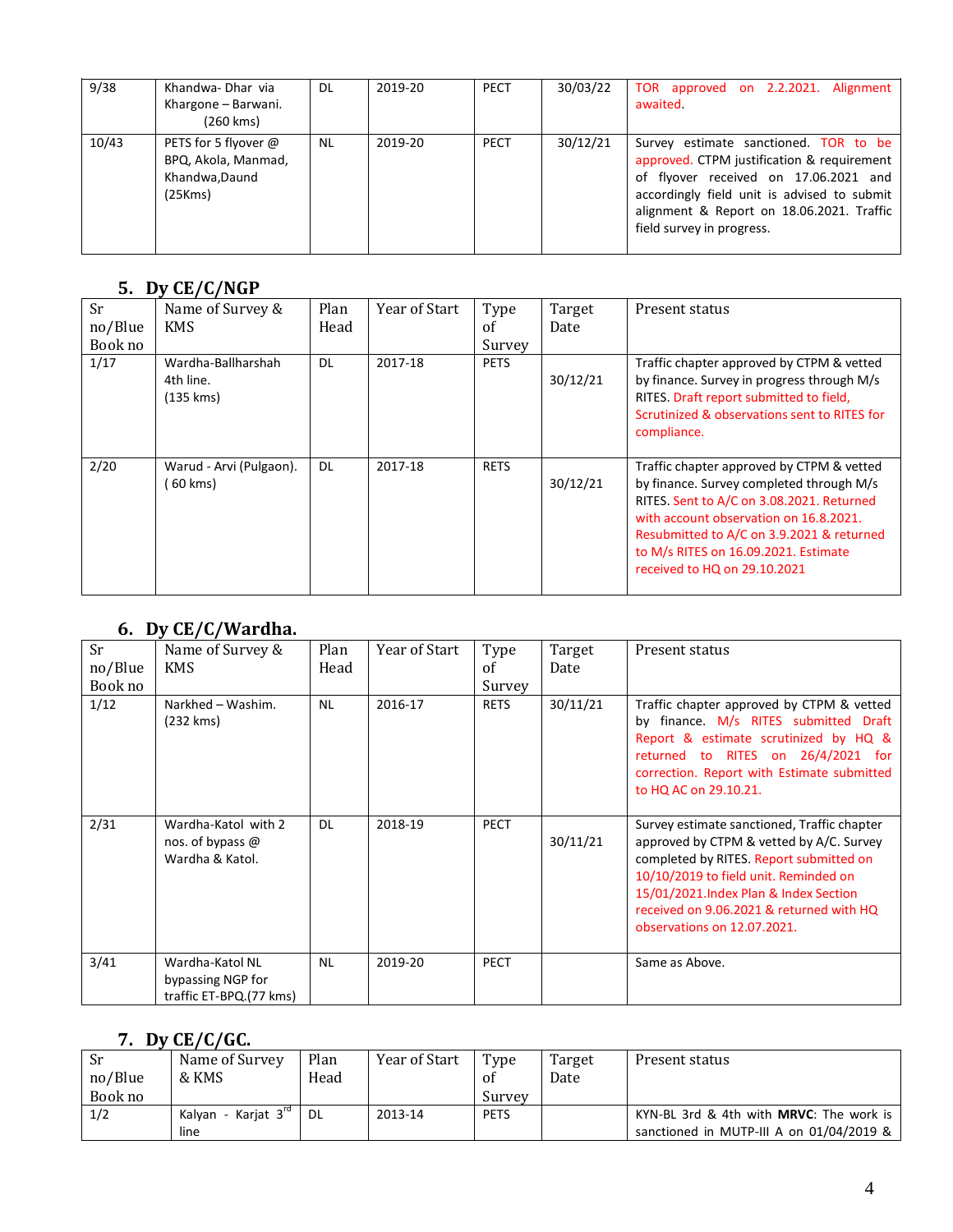|      | $(KYN-BL \t3^{rd} \t8 \t4^{th})$<br>with MRVC)<br>(BL-KJT 3 <sup>rd</sup> line with<br>GC Unit)<br>(46 kms) |           |         |             | 30/11/21 | work in progress. BL-KJT 3rd line with GC<br>Unit. The new agency has been finalised<br>(Success Technology) in march 2020 but<br>survey work could not be taken up due to<br>lockdown . Now survey in progress. Traffic<br>chapter approved & vetted by finance.                                                                                                                                              |
|------|-------------------------------------------------------------------------------------------------------------|-----------|---------|-------------|----------|----------------------------------------------------------------------------------------------------------------------------------------------------------------------------------------------------------------------------------------------------------------------------------------------------------------------------------------------------------------------------------------------------------------|
| 2/3  | Kasara - Igatpuri<br>4th line.                                                                              | <b>DL</b> | 2014-15 | <b>PECT</b> | 30/11/21 | Traffic chapter approved by CTPM & vetted<br>by finance. RITES submitted Modified Draft<br>Report with estimate on 08/01/2021 as per<br>traffic dept. Draft report Submitted to A/C<br>on 28.05.2021 & returned with observation<br>on 21.06.2021. Submitted to A/c on<br>22.10.2021.                                                                                                                          |
| 3/4  | Karjat - Lonavla 4 <sup>th</sup><br>line (28Kms)                                                            | <b>DL</b> | 2014-15 | <b>PETS</b> | 30/12/21 | Traffic chapter approved by CTPM & vetted<br>by finance. Sketches finalised<br>Draft Report submitted by M/S RITES<br>returned to Field unit on 14/10/2020 .RITES<br>was advised on 19/10/2020 for corrections.<br>RITES submitted report on 20/01/2021 to PA<br>Unit. Returned to field unit with A/C<br>observation on 24.2.2021. Reminder sent on<br>27.05.2021. Transferred to Dy.CE/C/GC on<br>2.08.2021. |
| 4/15 | Titwala - Murbad.<br>(23 km s)                                                                              | <b>NL</b> | 2016-17 | <b>RECT</b> |          | Report Submitted to Rly. Board on 15/02/18.<br>Estimate cost of Rs.721.37 Cr. RoR (-) 1.22%.<br>Project shelved vide Rly. Bd. letter no.<br>2017/W-I/CR/SY/Titwala - Murbad dt.<br>25.04.18                                                                                                                                                                                                                    |
| 5/30 | Lonavala-Khandala-<br>Khopoli.<br>$(15 \text{ km})$                                                         | <b>NL</b> | 2018-19 | <b>RECT</b> | 30/11/21 | Survey estimate sanctioned, TOR approved,<br>Field survey through M/s RITES completed.<br>Operating is of the opinion (11/06/2019) this<br>work is operationally not feasible. RITES<br>suitable<br>most<br>alignment<br>asked<br>on<br>16.01.2021. Traffic chapter under approval<br>of CTPM.                                                                                                                 |

### **8. Dy CE/C/JNJ**

|           | -------           |           |               |             |              |                                             |
|-----------|-------------------|-----------|---------------|-------------|--------------|---------------------------------------------|
| <b>Sr</b> | Name of Survey    | Plan      | Year of Start | Type        | Target       | Present status                              |
| no/Blue   | & KMS             | Head      |               | of          | Date         |                                             |
| Book no   |                   |           |               | Survey      |              |                                             |
| 1/23      | Kalyan – Murbad.  | <b>NL</b> | 2019-20       | <b>PETS</b> | Submitted    | Alignment approved by CTPM on               |
|           | $(28 \text{ km})$ |           |               |             | to Rly       | 20.01.2020. Survey completed through RITES  |
|           |                   |           |               |             | <b>Board</b> | sent to Rly. Board Vide                     |
|           |                   |           |               |             | 02.08.2021   | L.No.EW/689/S/346/FLS-DPR dated             |
|           |                   |           |               |             |              | 02.08.2021 with Estimated cost of Rs.863.14 |
|           |                   |           |               |             |              | Cr. RoR (-) 2.35%. Railway Board query      |
|           |                   |           |               |             |              | received on 12.08.2021. Advised to Dy       |
|           |                   |           |               |             |              | CE/C/JNJ, Dy CSTE, Dy CEE/C. Compliance     |
|           |                   |           |               |             |              | sent to Rly. Board on 1.11.2021.            |

#### **9. Dy CE/C/PNVL**

| Sr<br>no/Blue<br>Book no | Name of Survey<br>& KMS       | Plan<br>Head | Year of Start | Type<br>of<br>Survey | Target<br>Date | Present status                                                                                                                                          |
|--------------------------|-------------------------------|--------------|---------------|----------------------|----------------|---------------------------------------------------------------------------------------------------------------------------------------------------------|
| 1/27                     | Pen-Thal.                     | <b>NL</b>    |               | <b>RECT</b>          |                | Project Estimate cost of Rs.454.89Cr. RoR (-)                                                                                                           |
|                          | $(26 \text{ km})$             |              |               |                      |                | 4.97%.                                                                                                                                                  |
| 2/29                     | bypass@ Panvel<br>chord lines | <b>NL</b>    | 2018-19       | <b>PECT</b>          | 30/11/21       | Traffic chapter approved by CTPM & vetted<br>by finance. Civil Abstract Estimate vetted.<br>Electrical, S&T estimate awaited. Reminded<br>on 18/08/2021 |